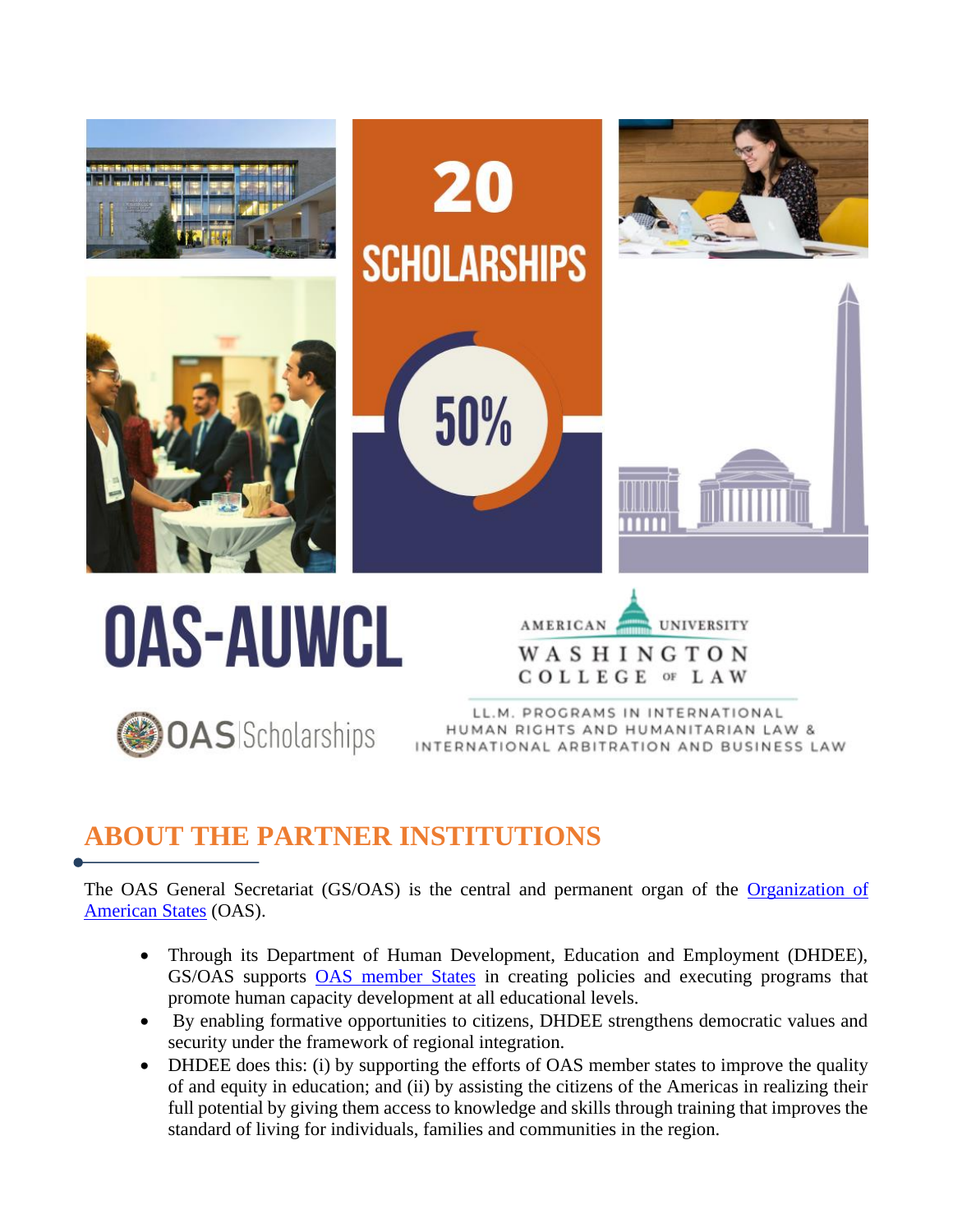#### **American University Washington College of Law (AUWCL)**

[American University Washington College of Law](https://www.wcl.american.edu/) (AUWCL) is an institution with a unique heritage. It was founded over 120 years ago by two pioneering women - Ellen Spencer Mussey and Emma Gillett - at a time when women were generally excluded from the legal profession. The Washington College of Law became the first law school in the world founded by women; the first to have a woman dean; and the first to graduate an all-female law school class.

The International Law Program of American University Washington College of Law (AUWCL) is ranked #6 among all the law schools in the country according to the 2021 U.S. News & World Report! We provide our students with the critical skills and values to have an immediate impact in the Washington, D.C. region, our nation, and around the world.

#### **LL.M. in International Human Rights and Humanitarian Law**

[The Academy on Human Rights and Humanitarian Law](https://www.wcl.american.edu/impact/initiatives-programs/hracademy/) was created to promote practical approaches to human rights and humanitarian law as well as to strengthen links between human rights organizations, practitioners, and educators worldwide. It offers relevant, empowering training for scholars, practitioners, and students interested in the international human rights system and laws, through its programs, partnerships, and scholarly endeavors.

In 2015, the LL.M. in International Human Rights and Humanitarian Law (HRHL LL.M.) became the first hybrid program of its kind, offering virtual and on-residence courses in Washington, D.C. It is also the first American Bar Association (ABA) recognized LL.M. program in the U.S. available in Spanish. The HRHL LL.M. unmistakably addresses the need for specialized training in international human rights law. Students integrate practical knowledge from top experts in the Human Rights field while nourishing their professional careers, positioning the HRHL LL.M. as one of the premier programs institutions in the United States and around the world. The LL.M. brings together a prestigious group of [AUWCL and international faculty,](file:///C:/Users/AppData/AppData/Local/Microsoft/Windows/INetCache/Content.Outlook/AppData/AppData/Local/Microsoft/Windows/INetCache/AppData/Local/Microsoft/Windows/INetCache/Content.Outlook/VMQCPPKN/top%20experts) including more than [40 world-renowned experts.](https://www.wcl.american.edu/impact/initiatives-programs/hracademy/advanced/summer-faculty/) These expert faculty bring their in-depth experience as presidents, and judges from international and regional courts, former presidents of the Inter-American Commission on Human Rights, UN special rapporteurs, members of UN human rights committees, and leaders of civil society organizations.

A multilingual (English and Spanish) program that is offered in three tracks, [traditional-in](https://www.wcl.american.edu/impact/initiatives-programs/hracademy/llm/curriculum/residential/)[person,](https://www.wcl.american.edu/impact/initiatives-programs/hracademy/llm/curriculum/residential/) [hybrid](https://www.wcl.american.edu/impact/initiatives-programs/hracademy/llm/hybirdrequirements/) and fully [online,](https://www.wcl.american.edu/impact/initiatives-programs/hracademy/llm/online-ll-m/) each Fall and Spring semesters, enrolls students from over 30 countries, integrating key global voices and perspectives.

#### **LL.M. in International Arbitration and Business Law**

The [LL.M. in International Arbitration and Business Law](https://www.wcl.american.edu/academics/degrees/llm/programs/arbitration/) is a flexible degree program designed for professionals and law graduates interested in commercial cross-border transactions and dispute settlement through arbitration. Participants in this program have the option to take the courses:

- fully [in-residence](https://www.wcl.american.edu/academics/degrees/llm/programs/arbitration/curriculum/) (all 24 credits on campus in Washington, D.C.)
- [hybrid](https://www.wcl.american.edu/academics/degrees/llm/programs/arbitration/online/) with some classes in-residence in Washington, D.C. and some online
- [fully online](https://www.wcl.american.edu/academics/degrees/llm/programs/arbitration/online/) (an entirely virtual degree)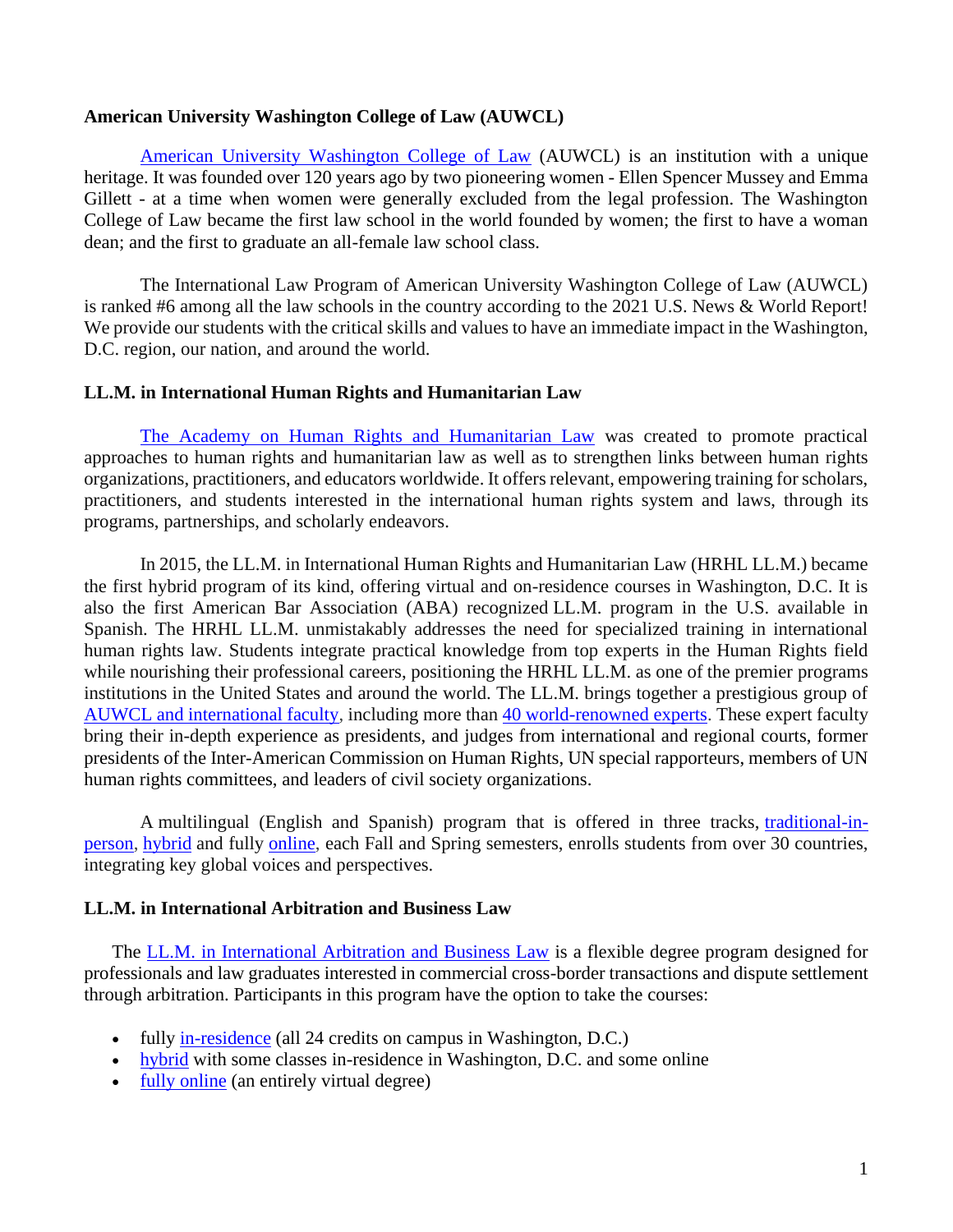The faculty are accomplished arbitrators, practitioners, academics, and representatives from arbitral institutions. The specialized faculty also draws form the prominent [Center on International Commercial](https://www.wcl.american.edu/impact/initiatives-programs/arbitration/)  [Arbitration](https://www.wcl.american.edu/impact/initiatives-programs/arbitration/) at AUWCL, directed by Professor [Horacio A. Grigera Naon.](https://www.wcl.american.edu/community/faculty/profile/grigeranaon/bio/) They bring a broad spectrum of practical experience to the classroom. The direct interaction and engagement with this exceptional faculty enables students in this LL.M. program to build valuable professional relationships.

#### **SCHOLARSHIP OVERVIEW**

| <b>PROGRAMS:</b>    | LL.M in International Human Rights<br>$\bullet$<br>and Humanitarian Law<br>LL.M. en Derechos Humanos y<br>$\bullet$<br><b>Derecho Humanitario</b>                                                                       | LL.M. in<br><b>International Arbitration and</b><br><b>Business Law</b>                                                                                                                                                       |  |  |  |
|---------------------|-------------------------------------------------------------------------------------------------------------------------------------------------------------------------------------------------------------------------|-------------------------------------------------------------------------------------------------------------------------------------------------------------------------------------------------------------------------------|--|--|--|
| <b>MODALITY:</b>    | Onsite (English program only), hybrid or<br>online, United States                                                                                                                                                       | Onsite, hybrid or online (English)<br>program only)                                                                                                                                                                           |  |  |  |
| <b>LANGUAGE:</b>    | <b>English and Spanish</b>                                                                                                                                                                                              | English                                                                                                                                                                                                                       |  |  |  |
| <b>DURATION:</b>    | $9 - 24$ months                                                                                                                                                                                                         | $9 - 18$ months                                                                                                                                                                                                               |  |  |  |
| <b>DEADLINES:</b>   | <b>The Admission Deadline</b><br>Residential LL.M. - May 1, 2022<br>Hybrid (Online) LL.M. - July 1, 2022<br><b>OAS Scholarship Deadline</b><br>Residential LL.M.- May 30, 2022<br>Hybrid (Online) LL.M. - July 15, 2022 | <b>The Admission Deadline</b><br>Residential LL.M. - May 1, 2022<br>Hybrid (Online) LL.M. - July 1,<br>2022<br><b>OAS Scholarship Deadline</b><br>Residential LL.M.- May 30, 2022<br>Hybrid (Online) LL.M. - July 15,<br>2022 |  |  |  |
| <b>INFORMATION:</b> | https://www.wcl.american.edu/impact/initi<br>atives-programs/hracademy/llm/<br><b>Information requests:</b><br>derechoshumanos@wcl.american.edu                                                                         | https://www.wcl.american.edu/<br>impact/initiatives-<br>programs/arbitration/<br><b>Information requests:</b><br>arbitration@wcl.american.edu                                                                                 |  |  |  |
| <b>START DATE:</b>  | Classes begin:<br>$Fall - August, 2022$                                                                                                                                                                                 | Classes begin:<br>$Fall - August, 2022$                                                                                                                                                                                       |  |  |  |
| <b>BENEFITS:</b>    | 50% Tuition waiver                                                                                                                                                                                                      |                                                                                                                                                                                                                               |  |  |  |

*Scholarship benefits are subject to the academic performance of the scholarship recipient and based on the availability of funds. In order to receive these benefits, the scholarship recipient should not be reported with an unsatisfactory academic performance due to absences or failing courses.*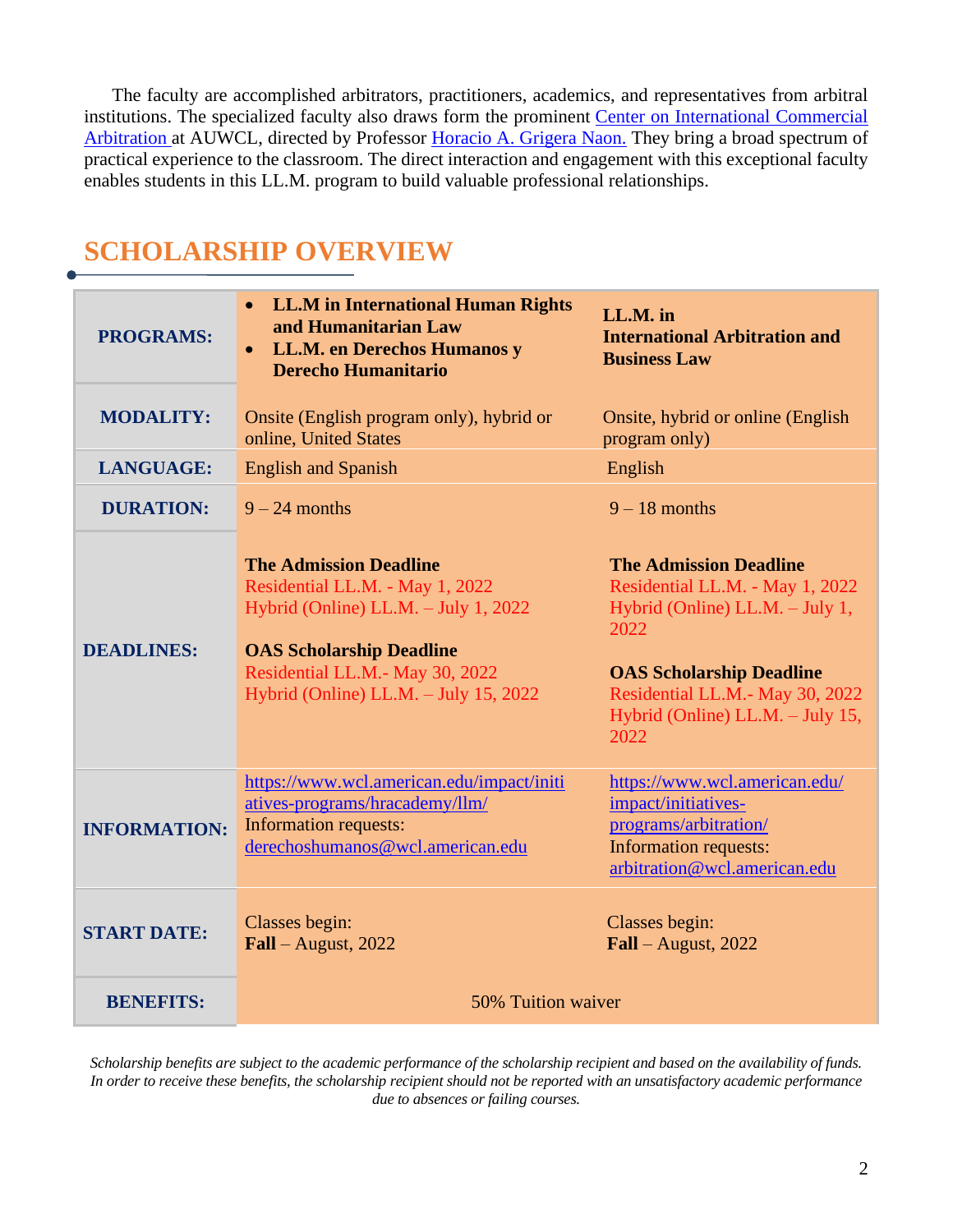### **APPLICATION FOR ADMISSION INFORMATION**

- Before applying for admission, applicants are encouraged to read the program description, and ensure that the study area fulfills their expectations and interests. Please visit: <https://www.wcl.american.edu/impact/initiatives-programs/hracademy/llm/> for the English program and [https://www.wcl.american.edu/impact/initiatives](https://www.wcl.american.edu/impact/initiatives%20programs/hracademy/academia/humanitario/)  [programs/hracademy/academia/humanitario/](https://www.wcl.american.edu/impact/initiatives%20programs/hracademy/academia/humanitario/) for the Spanish program to understand the admission requirements to the program of study.
- **Applicants must hold a Juris Doctor (JD) from a US law school accredited by the American Bar Association (ABA) or a first degree in law from a foreign law school with equivalent standards.**
- Submit a completed [application](https://www.wcl.american.edu/llm/application/) form along with [supporting documents](https://www.wcl.american.edu/academics/degrees/llm/how-to-apply/instructions/) before the application deadline.
- International applicants must meet the [English Language Proficiency Requirement](https://www.wcl.american.edu/academics/degrees/llm/how-to-apply/instructions/) (only for English program).
- **Spanish program does not require English proficiency**
- Applicants can contact the admissions team at  $\lim_{x \to 0} e^{x}$  american.edu for more information about the university's admission process. For program details on the LL.M. in human rights, please emai[l humanrightsllm@wcl.american.edu,](mailto:humanrightsllm@wcl.american.edu) and email [arbitration@wcl.american.edu](mailto:arbitration@wcl.american.edu) for the LL.M. in International Arbitration and Business Law.

# **SCHOLARSHIP APPLICATION PROCESS**

- To apply for an OAS AUWCL scholarship, applicants must fill out the OAS online Scholarship application form and provide the following documentations:
	- 1. **Government issued ID** scan or photo of passport page that contains the applicant's full name, date of birth, and country of citizenship.
	- 2. **Admission letter** unconditional admission letter from the American University Washington College of Law.
- **ALL** the required documents must be combined into **one (1) [single PDF file](https://acrobat.adobe.com/us/en/acrobat/how-to/merge-combine-pdf-files-online.html) (no larger than 5MB).** If the file is larger than 5MB, you will not be able to summit the online form. The application system does not allow for more than one document to be uploaded. Do not include any additional documents besides those indicated.
- **Only applicants who have been admitted to AUWCL will be allowed to apply for scholarship consideration.**
- After receiving the admission letter from AUWCL, please email a copy of the admission letter and request access to the OAS online scholarship application form to [scholarships@oas.org.](mailto:scholarships@oas.org)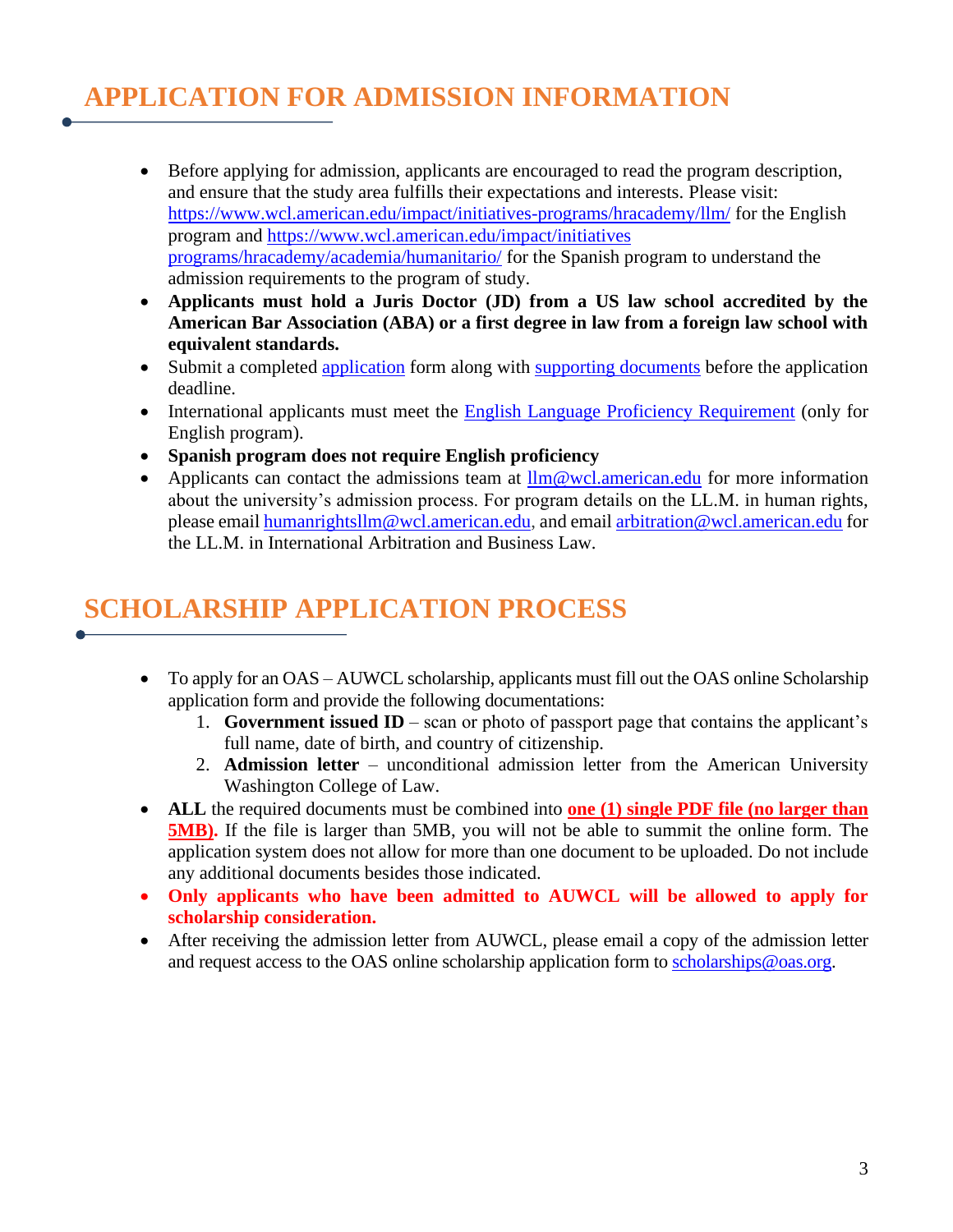# **EXPENSES NOT COVERED BY THIS SCHOLARSHIP**

Expenses not covered by the scholarship, and which are the sole responsibility of the scholarship recipients, are:

|                       | $\checkmark$ Remaining 50% of tuition fees;                                         |  |  |  |  |  |
|-----------------------|-------------------------------------------------------------------------------------|--|--|--|--|--|
|                       | $\checkmark$ Travel expenses (to and from the country of study), if applicable;     |  |  |  |  |  |
| <b>FINANCIAL</b>      | $\checkmark$ Mandatory university fees;                                             |  |  |  |  |  |
| <b>RESPONSIBILITY</b> | $\checkmark$ Cost of books and study materials;                                     |  |  |  |  |  |
| $\Omega$ F            | $\checkmark$ Health insurance;                                                      |  |  |  |  |  |
| <b>SCHOLARSHIP</b>    | $\checkmark$ Graduation expenses;                                                   |  |  |  |  |  |
| <b>RECIPIENTS</b>     | $\checkmark$ Visa expenses (where applicable); and                                  |  |  |  |  |  |
|                       | $\checkmark$ any other costs or additional living and study cost not covered by the |  |  |  |  |  |
|                       | scholarship.                                                                        |  |  |  |  |  |

- $\checkmark$  These above expenses listed as financial responsibility shall be the sole and exclusive responsibility of the scholarship recipients and the scholarship recipients will be responsible for payment of the remaining tuition fees and any other costs as needed to AUWCL.
- $\checkmark$  Applicants can also apply for the [Rowe Fund,](http://www.oas.org/en/rowefund/default.asp) which is an educational loan program of the OAS that helps citizens from Latin America and the Caribbean to finance their studies in accredited universities across the United States by awarding **interest-free loans** of up to US\$15,000 dollars.
	- o We are excited to share with you **[The Financial Aid Guide for Studies in the U.S](https://www.oas.org/en/rowefund/FinancialAidGuideForUS-Studies.pdf)**. This booklet features a useful listing of financial aid opportunities sorted by country of residence. Check out the listing of scholarships, grants, fellowships and loans, collected by the [Rowe Fund](http://www.oas.org/en/rowefund) program of the Organization of American States. For over seventy years, the Rowe Fund has granted interest-free student loans for university studies in the U.S. to supplement other sources of financing.

# **Table of Programs**

| <b>Program</b>                                                           | <b>Modality</b>                      | Language | <b>Duration</b> | <b>Total</b><br><b>Tuition</b><br>$cost*$ | Cost to be<br>covered by the<br>scholar |
|--------------------------------------------------------------------------|--------------------------------------|----------|-----------------|-------------------------------------------|-----------------------------------------|
| LL.M. in<br><b>International Human</b><br>Rights and<br>Humanitarian Law | Residential,<br>online, or<br>hybrid | English  | 9-18 months     | <b>USD 51,384</b>                         | <b>USD 25,692</b>                       |
| LL.M. en Derechos<br>Humanos y Derecho<br>Humanitario                    | Online, or<br>hybrid                 | Spanish  | 18-24 months    | <b>USD 51,384</b>                         | <b>USD 25,692</b>                       |
| $LL.M.$ in<br>International<br>Arbitration and<br><b>Business Law</b>    | Residential,<br>online, or<br>hybrid | English  | 9-18 months     | <b>USD 51,384</b>                         | <b>USD 25,692</b>                       |

\*Price for the 2021-2022 academic credit is USD 2,141, which is expected to increase 3-5% each academic year.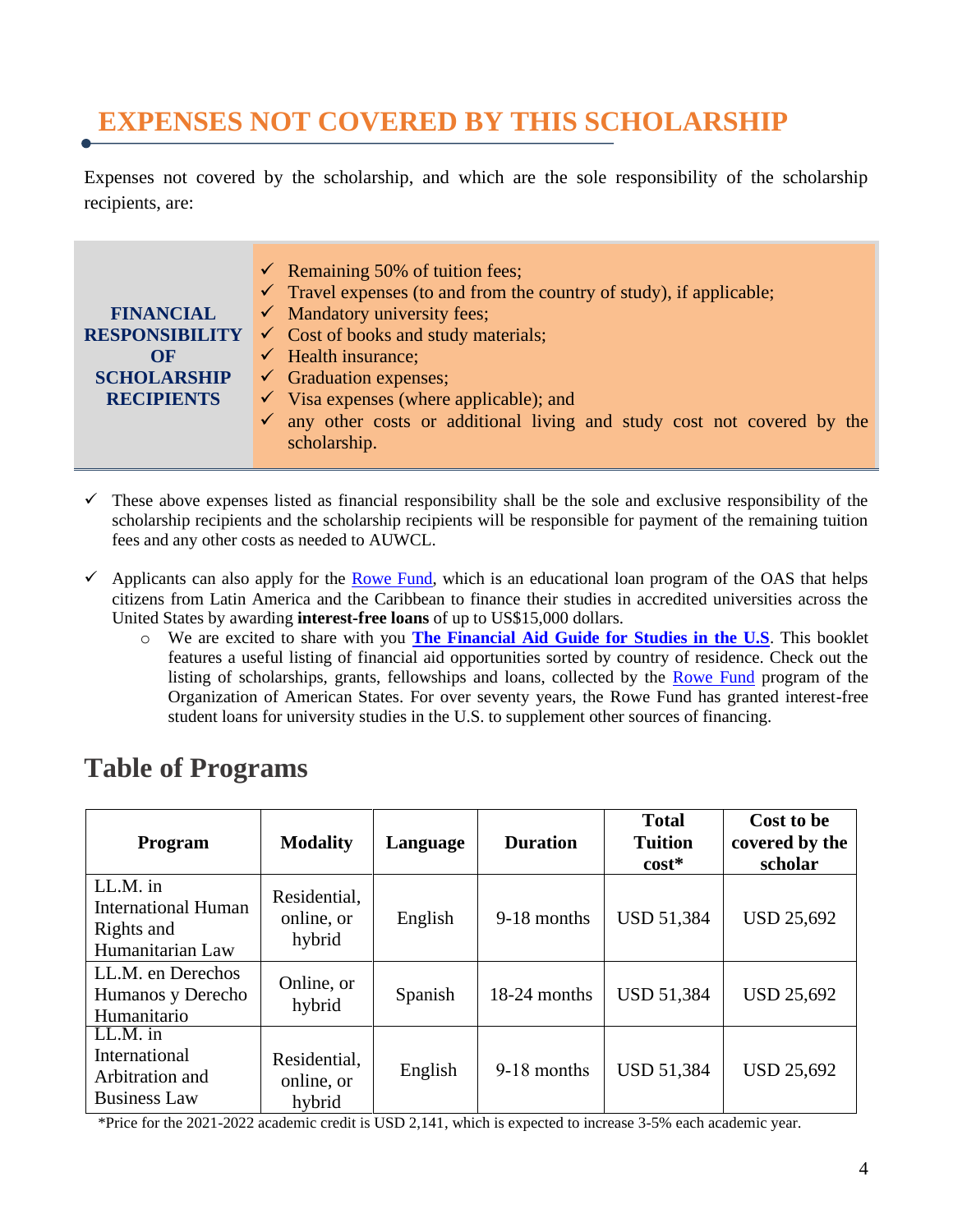### **ELIGIBILITY**

To be considered for this scholarship opportunity, an applicant must:

- Provide an unconditional admission letter to AUWCL
	- *This scholarship opportunity is open to new applicants to AUWCL who are from an OAS member state, except the United States, and are not for current OAS-AUWCL scholarship recipients.*
- Be a citizen and/or permanent legal resident of any [OAS member state,](http://www.oas.org/en/member_states/default.asp) except the United States.
	- *Applicants from Argentina must fill out a required form through the following link; <http://www.oas.org/en/scholarships/PAEC/2018/NOTA-SOLICITUD-DGCIN-2017.doc> and send it to the [National Liaison Office](http://www.oas.org/en/scholarships/regularprogram/one.asp) (ONE) in Argentina.*

The following applicants are ineligible:

- Current OAS scholarship holders and Citizens and/or permanent residents of the United States.
- GS/OAS staff and their immediate relatives or GS/OAS consultants.
- $\otimes$  OAS Permanent officials and their immediate relatives.

### **SCHOLARSHIP SELECTION CRITERIA:**

- The merits and overall credentials of the candidate, including his/her academic and professional background;
- Geographical distribution of the applicants, taking into account the greater needs of the smaller and relatively less developed economies;
- Applicants whose essays portray the highest potential for impact upon return to their countries of origin; and
- Gender diversity.

### **SCHOLARSHIP SELECTION PROCESS:**

Selection AUWCL and the OAS will select the scholarship awardees, based on the criteria listed **Committee** above. The names of the scholarship recipients will be published in August 2022 at [www.oas.org/scholarships.](http://www.oas.org/scholarships)

**Notification of**  The OAS will contact selected candidates by email with the scholarship offer and **selected**  instructions for the scholarship acceptance. **Applicants who are not selected will not candidates be contacted.**